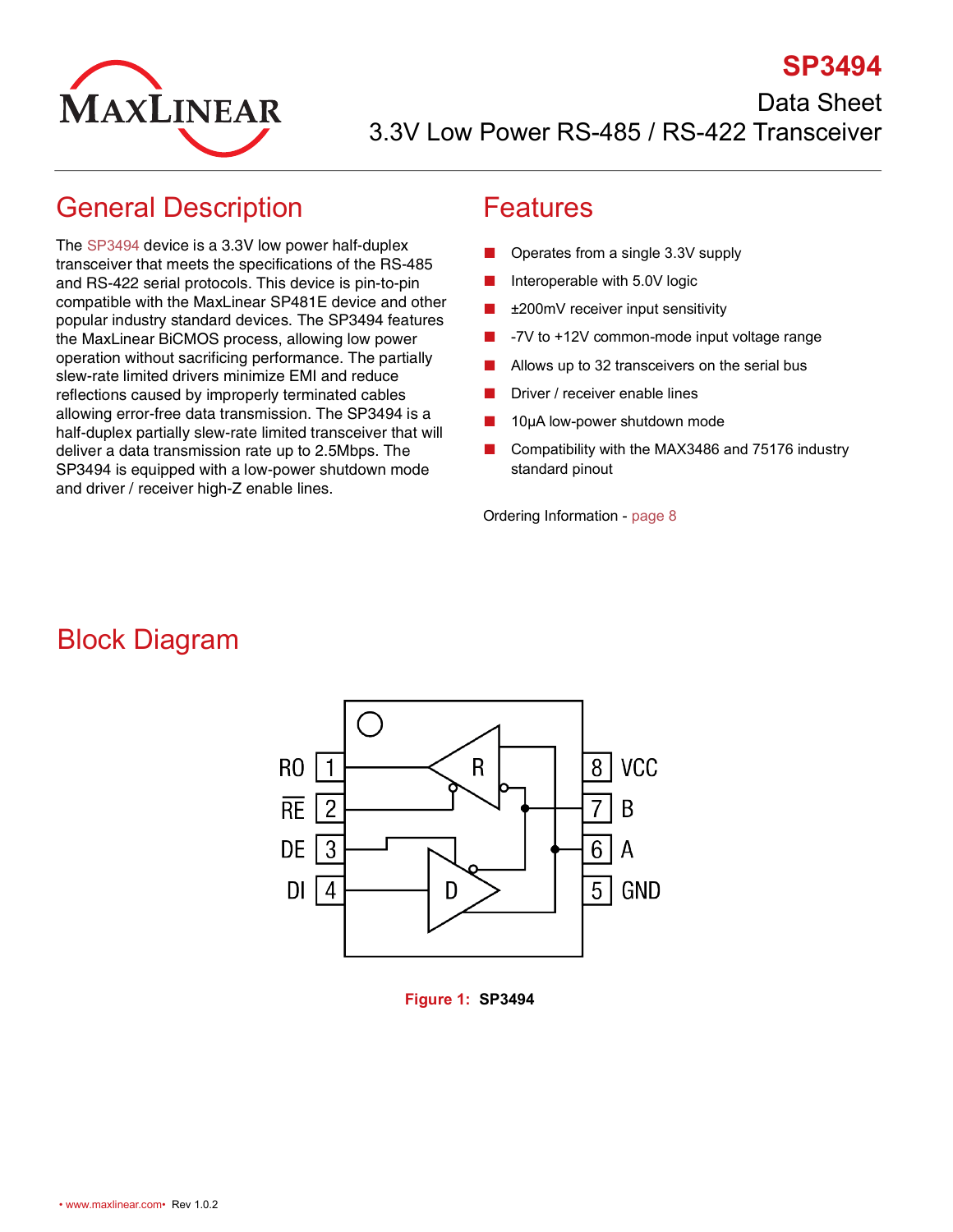## Revision History

| <b>Revision</b> | <b>Release Date</b> | <b>Change Description</b>                                                                                                                                                                                                                                            |
|-----------------|---------------------|----------------------------------------------------------------------------------------------------------------------------------------------------------------------------------------------------------------------------------------------------------------------|
|                 | 10/15/02            | Legacy Sipex Datasheet                                                                                                                                                                                                                                               |
| 1.0.0           | 7/10/12             | Convert to Exar Format. Update ordering information and add new Figure 8 - Driver Short<br>Circuit Current Limit Test Circuit. Remove EOL device SP3493.                                                                                                             |
| 1.0.1           | 9/7/17              | Update to MaxLinear logo. Remove GND from Differential Output Voltage min (page 2),<br>correct part number (SP3485 Receiver, page 3). Added maximum junction temperature,<br>package power dissipation and ESD rating. Update format and ordering information table. |
| 1.0.2           | 3/4/19              | Update to MaxLinear format. Update pin compatibility references.                                                                                                                                                                                                     |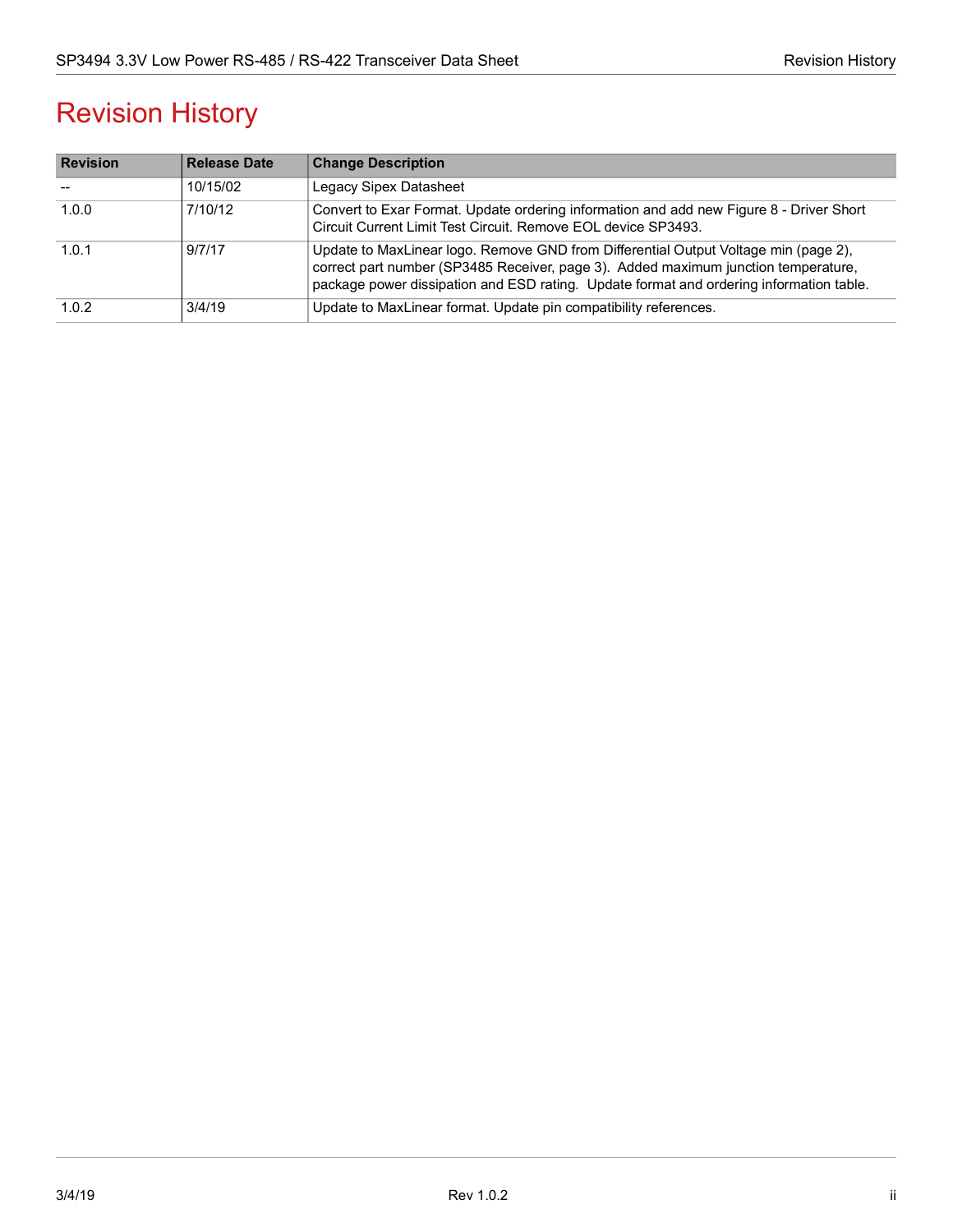## **Table of Contents**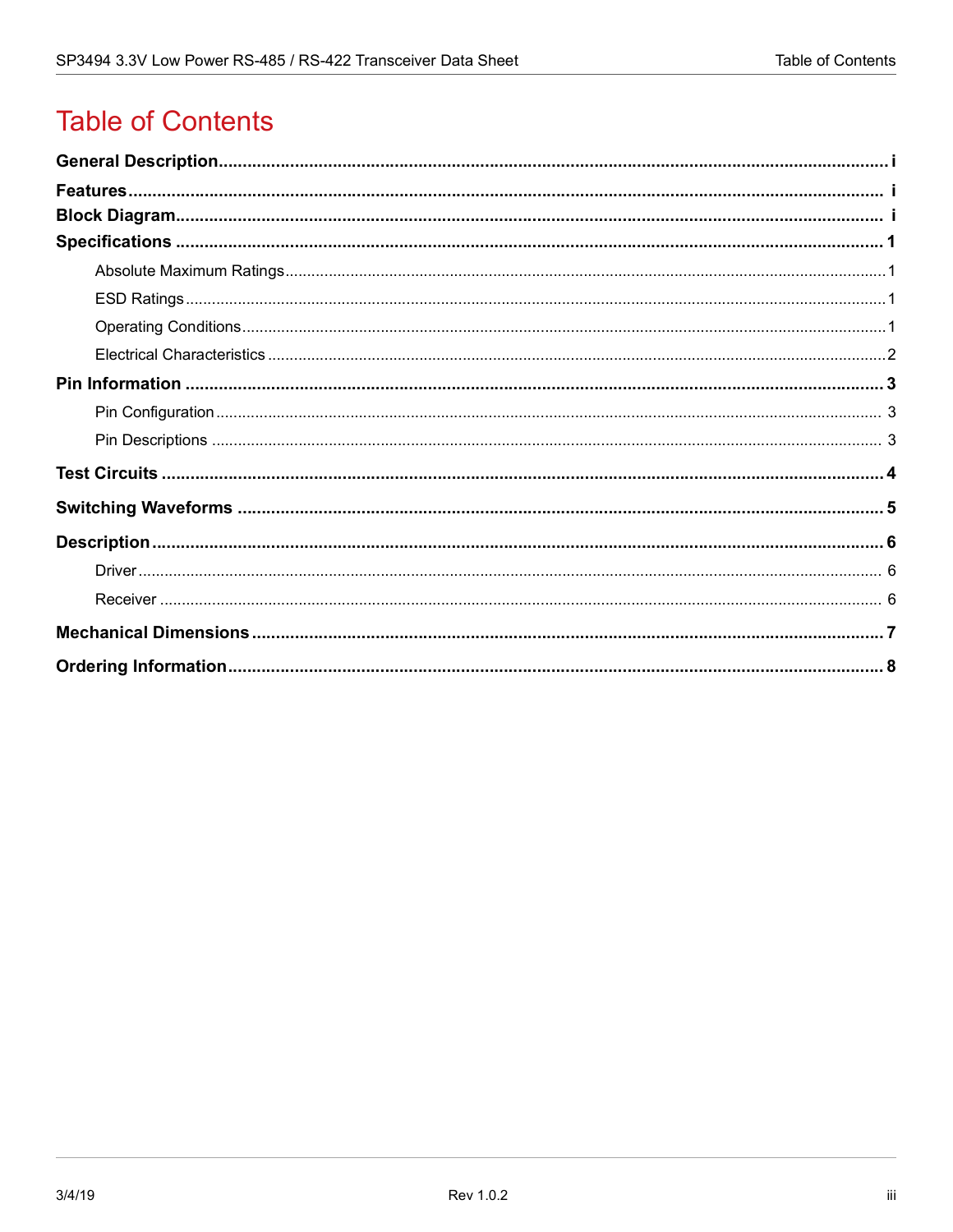# List of Figures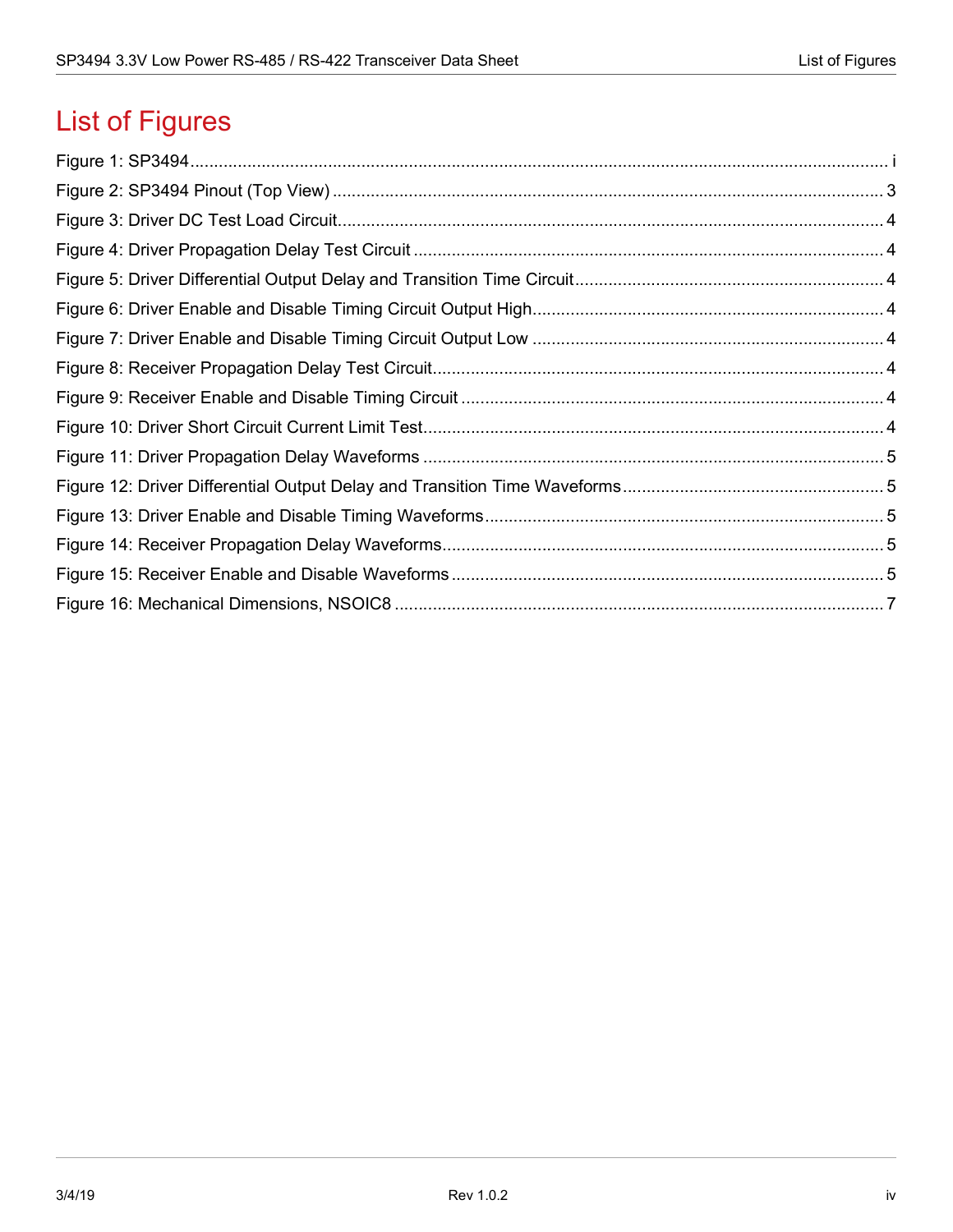## **List of Tables**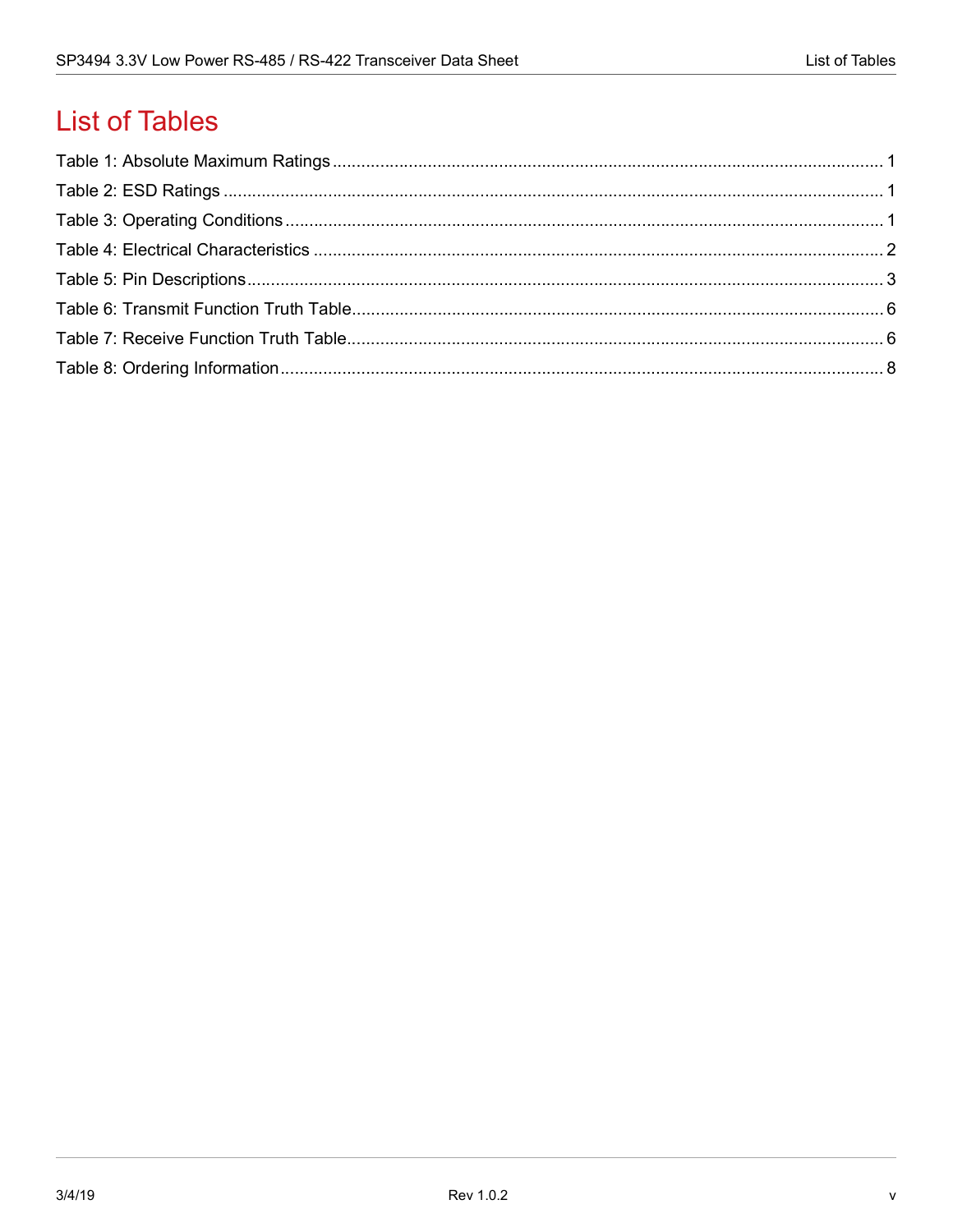## <span id="page-5-0"></span>**Specifications**

### <span id="page-5-1"></span>Absolute Maximum Ratings

**Important:** These are stress ratings only and functional operation of the device at these ratings or any other above those indicated in the operation sections of the specifications below is not implied. Exposure to absolute maximum ratings conditions for extended periods of time may affect reliability.

#### <span id="page-5-4"></span>**Table 1: Absolute Maximum Ratings**

| <b>Parameter</b>                             | <b>Minimum</b> | <b>Maximum</b> | <b>Units</b> |
|----------------------------------------------|----------------|----------------|--------------|
| $V_{\rm CC}$                                 |                | 6.0            | V            |
| Input Voltages                               |                |                |              |
| <b>Drivers</b>                               | $-0.3$         | 6              | V            |
| Receivers                                    | $-14$          | 14             | V            |
| <b>Output Voltages</b>                       |                |                |              |
| <b>Drivers</b>                               | $-14$          | 14             | V            |
| Receivers                                    | $-0.3$         | 6              | V            |
| Temperature                                  |                |                |              |
| Storage temperature                          | $-65$          | 150            | $^{\circ}$ C |
| Maximum junction temperature, T <sub>J</sub> |                | 125            | $^{\circ}$ C |
| Power Dissipation                            |                |                |              |
| 8-pin NSOIC O <sub>JA</sub>                  |                | 600            | mW           |

### <span id="page-5-2"></span>ESD Ratings

#### <span id="page-5-5"></span>**Table 2: ESD Ratings**

| <b>Parameter</b>                      | <b>Value</b> | . .<br>$\sim 10$<br>лис |
|---------------------------------------|--------------|-------------------------|
| <b>HBM</b><br>Model)<br>Human Body) ، | . .<br>∸∸    | k۷<br>$\cdot$ .         |



CAUTION:<br>ESD (ElectroStatic Discharge) sensitive<br>device. Permanent damage may occur on<br>anconnected devices subject to high energy<br>stectrostatic fields. Unused devices must be<br>stored in conductive fram or shunts.<br>Demonard s solved in commutative ideal property grounded prior<br>Personnel should be property grounded prior<br>to handling this device. The protective foam<br>should be discharged to the destination<br>socket before devices are removed.

### <span id="page-5-3"></span>Operating Conditions

#### <span id="page-5-6"></span>**Table 3: Operating Conditions**

| <b>Parameter</b>          | <b>Value</b> | <b>Units</b>  |
|---------------------------|--------------|---------------|
| Package Power Dissipation |              |               |
| 8-pin NSOIC               | 128.4        | $\degree$ C/W |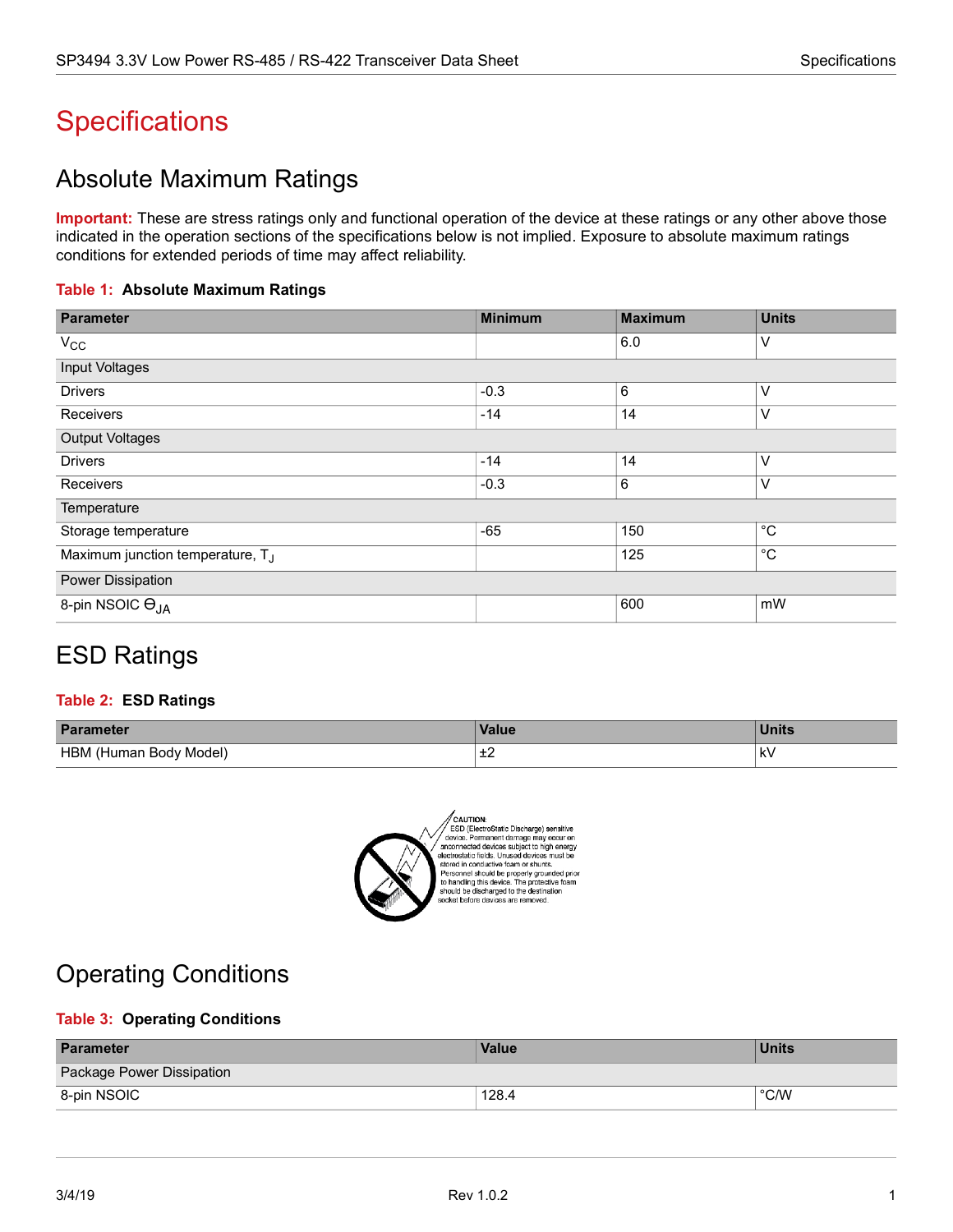### <span id="page-6-0"></span>Electrical Characteristics

 $T_{AMB}$  =  $T_{MIN}$  to  $T_{MAX}$  and  $V_{CC}$  = 3.3V ±5% unless otherwise noted.

#### <span id="page-6-1"></span>**Table 4: Electrical Characteristics**

| <b>Parameter</b>                                                                         | <b>Test Condition</b>                           | Minimum   Typical |    | <b>Maximum</b> | <b>Units</b> |
|------------------------------------------------------------------------------------------|-------------------------------------------------|-------------------|----|----------------|--------------|
| SP3494 Driver DC Characteristics                                                         |                                                 |                   |    |                |              |
| Differential output voltage                                                              | Unloaded; $R = \infty$ , Figure 1               |                   |    | $V_{\rm CC}$   | V            |
| Differential output voltage                                                              | With load; $R = 50\Omega$ (RS-422); Figure 1    | $\overline{c}$    |    | $V_{CC}$       | V            |
| Differential output voltage                                                              | With load; $R = 27\Omega$ (RS-485); Figure 1    | 1.5               |    | $V_{CC}$       | V            |
| Change in magnitude of driver<br>differential output voltage for<br>complimentary states | $R = 27\Omega$ or R = 50 $\Omega$ ; Figure 1    |                   |    | 0.2            | V            |
| Driver common-mode output voltage                                                        | $R = 27\Omega$ or R = 50 $\Omega$ ; Figure 1    |                   |    | 3              | V            |
| Input high voltage                                                                       | Applies to DE, DI, RE                           | 2.0               |    |                | V            |
| Input low voltage                                                                        | Applies to DE, DI, RE                           |                   |    | 0.8            | V            |
| Input current                                                                            | Applies to DE, DI, RE                           |                   |    | ±10            | uA           |
| Driver short circuit current<br>$V_{\text{OUT}}$ = HIGH                                  | -7V $\leq$ V <sub>O</sub> $\leq$ +12V; Figure 8 |                   |    | ±250           | mA           |
| Driver short circuit current<br>$V_{OUT} = LOW$                                          | -7V $\leq$ V <sub>O</sub> $\leq$ +12V; Figure 8 |                   |    | ±250           | mA           |
| SP3494 Driver AC Characteristics                                                         |                                                 |                   |    |                |              |
| Maximum data rate                                                                        | $RE = V_{CC}$ , $DE = V_{CC}$                   | 2.5               |    |                | <b>Mbps</b>  |
| Driver input to output, t <sub>PLH</sub>                                                 | Figures 2 & 9                                   | 20                | 45 | 75             | ns           |
| Driver input to output, t <sub>PHL</sub>                                                 | Figures 2 & 9                                   | 20                | 45 | 75             | ns           |
| Differential driver skew                                                                 | $ t_{DO1}$ - $t_{DO2} $ , Figures 2 and 10      |                   | 10 |                | ns           |
| Driver rise or fall time                                                                 | From 10% - 90%; Figures 3 and 10                |                   | 30 | 70             | ns           |
| Driver enable to output high                                                             | Figures 4 and 11                                |                   | 52 | 120            | ns           |
| Driver enable to output low                                                              | Figures 5 and 11                                |                   | 60 | 120            | ns           |
| Driver disable time from low                                                             | Figures 5 and 11                                |                   | 40 | 120            | ns           |
| Driver disable time from high                                                            | Figures 4 and 11                                |                   | 60 | 120            | ns           |
| SP3494 Receiver DC Characteristics                                                       |                                                 |                   |    |                |              |
| Differential input threshold                                                             | $-7V \leq V_{CM} \leq 12V$                      | $-0.2$            |    | 0.2            | V            |
| Input hysteresis                                                                         | $V_{CM} = 0V$                                   |                   | 20 |                | mV           |
| Output voltage HIGH                                                                      | $V_{ID}$ = +200mV, -1.5mA                       | $V_{CC}$ - 0.4    |    |                | V            |
| Output voltage LOW                                                                       | $V_{ID} = -200 \text{mV}$ , 2.5mA               |                   |    | 0.4            | V            |
| Three-state (high impedance)<br>output current                                           | $0V \le V_{O} \le V_{CC}$ ; RE = $V_{CC}$       |                   |    | ±1             | uA           |
| Input resistance                                                                         | $-7V \leq V_{CM} \leq 12V$                      | 12                | 15 |                | kΩ           |
| Input current (A, B); $V_{IN}$ = 12V                                                     | DE = 0V, $V_{CC}$ = 0V or 3.6V, $V_{IN}$ = 12V  |                   |    | 1.0            | mA           |
| Input current (A, B); $V_{IN} = -7V$                                                     | DE = 0V, $V_{CC}$ = 0V or 3.6V, $V_{IN}$ = -7V  |                   |    | $-0.8$         | mA           |
| Short circuit current                                                                    | $0V \leq V_{CM} \leq V_{CC}$                    | 7                 |    | 60             | mA           |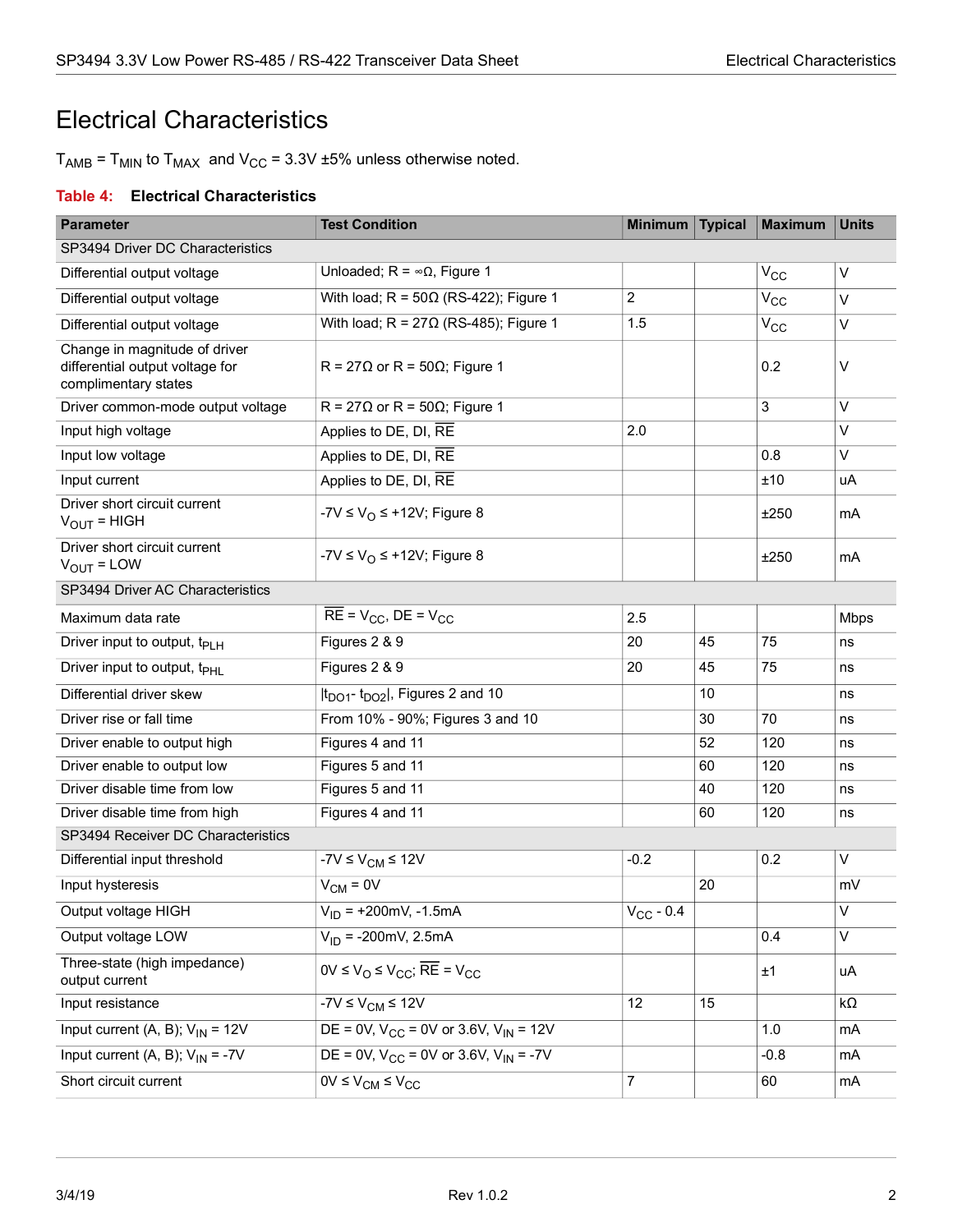|  |  |  | Table 4: (Continued) Electrical Characteristics |
|--|--|--|-------------------------------------------------|
|--|--|--|-------------------------------------------------|

| <b>Parameter</b>                                                 | <b>Test Condition</b><br><b>Minimum</b>                   |     | <b>Typical</b> | <b>Maximum</b> | <b>Units</b> |
|------------------------------------------------------------------|-----------------------------------------------------------|-----|----------------|----------------|--------------|
| SP3494 Receiver AC Characteristics                               |                                                           |     |                |                |              |
| Maximum data rate                                                | $RE = 0V$ , $DE = 0V$                                     | 2.5 |                |                | <b>Mbps</b>  |
| Receiver input to output, $t_{PIH}$                              | Figures 6 and 12                                          | 40  | 70             | 100            | ns           |
| Receiver input to output, t <sub>PHI</sub>                       | Figures 6 and 12                                          | 40  | 70             | 100            | ns           |
| Differential receiver skew                                       | $t_{RSKFW}$ = $ t_{RPHI}$ - $t_{RPIH}$ , Figures 6 and 12 |     | 10             |                | ns           |
| Receiver enable to output low                                    | Figures 7 and 13, $S_1$ closed, $S_2$ open                |     | 35             | 60             | ns           |
| Receiver enable to output high                                   | Figures 7 and 13, $S_2$ closed, $S_1$ open                |     | 35             | 60             | ns           |
| Receiver disable from low                                        | Figures 7 and 13, $S_1$ closed, $S_2$ open                |     | 35             | 60             | ns           |
| Receiver disable from high                                       | Figures 7 and 13, $S_2$ closed, $S_1$ open                |     | 35             | 60             | ns           |
| SP3494 Shutdown Timing                                           |                                                           |     |                |                |              |
| Time to shutdown                                                 | $RE = 3.3V$ , $DE = 0V$                                   | 50  | 75             | 200            | ns           |
| Driver enable from shutdown to<br>output high                    | Figures 4 and 11                                          |     | 65             | 150            | ns           |
| Driver enable from shutdown to<br>Figures 5 and 11<br>output low |                                                           |     | 65             | 150            | ns           |
| Receivers enabled from shutdown to                               | Figures 7 and 13,                                         |     | 50             | 200            | ns           |
| output high                                                      | $S_2$ closed, $S_1$ open                                  |     |                |                |              |
| Receivers enabled from shutdown to                               | Figures 7 and 13,                                         |     | 50             | 200            | ns           |
| output low                                                       | $S_1$ closed, $S_2$ open                                  |     |                |                |              |
| <b>Power Requirements</b>                                        |                                                           |     |                |                |              |
| Supply current, no load                                          | RE, DI = 0V or $V_{CC}$ ; DE = $V_{CC}$                   |     | 1000           | 2000           | uA           |
| Supply current, no load                                          | $RE = 0V$ , DI = 0V or $V_{CC}$ , DE = 0V<br>800          |     | 1500           | uA             |              |
| Shutdown mode                                                    | DE = $0V$ , RE = $V_{CC}$                                 |     |                | 10             | uA           |

## <span id="page-7-0"></span>Pin Information

### <span id="page-7-1"></span>Pin Configuration



<span id="page-7-3"></span>**Figure 2: SP3494 Pinout (Top View)**

### <span id="page-7-2"></span>Pin Descriptions

#### <span id="page-7-4"></span>**Table 5: Pin Descriptions**

| Pin<br><b>Number</b> | <b>Pin</b><br><b>Name</b> | <b>Description</b>                           |
|----------------------|---------------------------|----------------------------------------------|
| 1                    | RO                        | Receiver output                              |
| $\mathcal{P}$        | <b>RF</b>                 | Receiver Output Enable Active LOW            |
| 3                    | DF                        | Driver Output Enable Active HIGH             |
| $\overline{A}$       | DI                        | Driver Input                                 |
| 5                    | GND                       | <b>Ground Connection</b>                     |
| 6                    | А                         | Non-Inverting Driver Output / Receiver Input |
| $\overline{7}$       | в                         | Inverting Driver Output / Receiver Input     |
| 8                    | VCC                       | Positive Supply $3.3V \pm 5\%$               |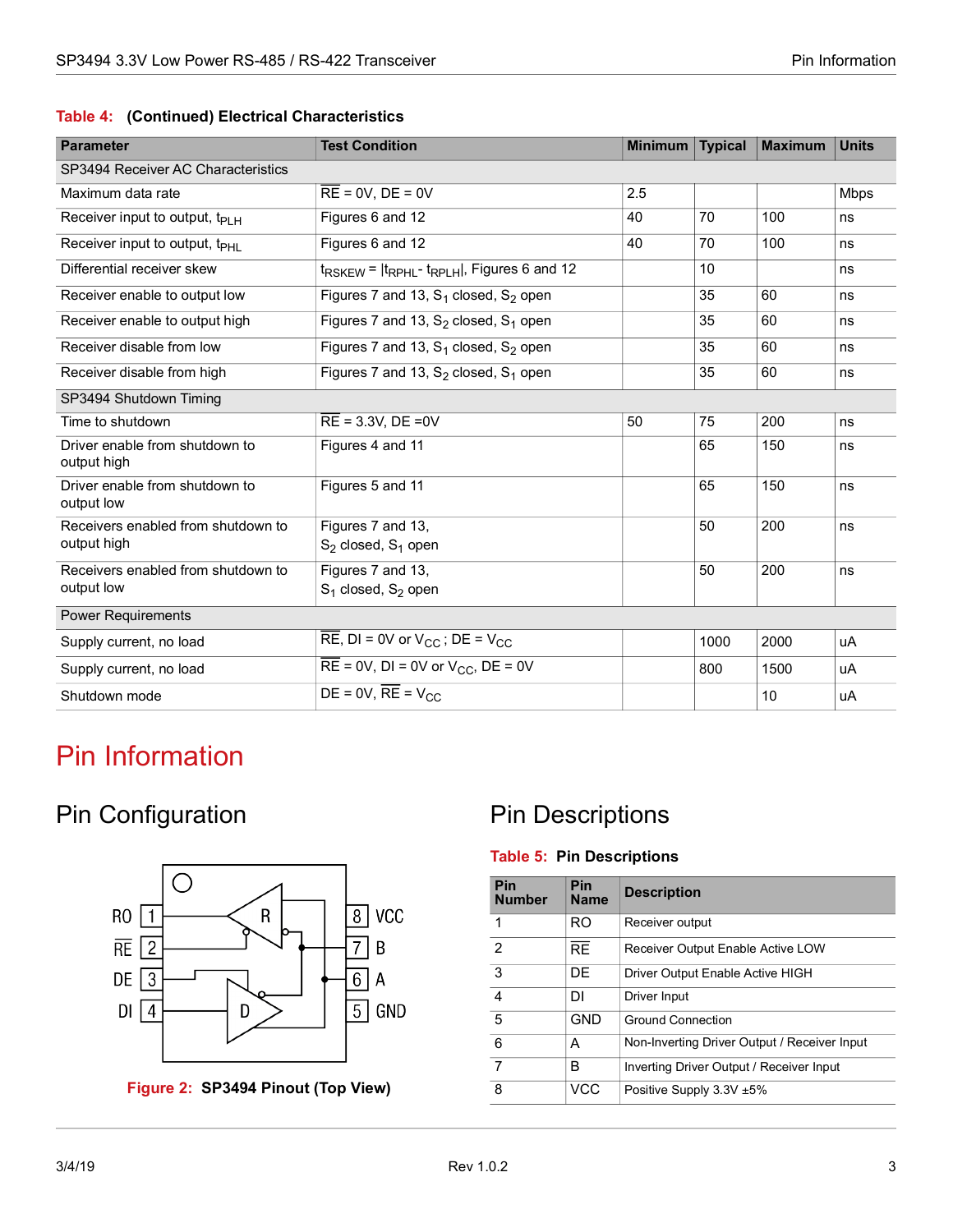### <span id="page-8-0"></span>Test Circuits



<span id="page-8-1"></span>

<span id="page-8-3"></span>**Figure 5: Driver Differential Output Delay and Transition Time Circuit**



<span id="page-8-5"></span>



<span id="page-8-7"></span>**Figure 9: Receiver Enable and Disable Timing Circuit Figure 10: Driver Short Circuit Current Limit Test**



**Figure 3: Driver DC Test Load Circuit Figure 4: Driver Propagation Delay Test Circuit**

<span id="page-8-2"></span>

<span id="page-8-4"></span>**Figure 6: Driver Enable and Disable Timing Circuit, Output High**



<span id="page-8-6"></span>**Figure 8: Receiver Propagation Delay Test Circuit**



<span id="page-8-8"></span>

1. The input pulse is supplied by a generator with the following characteristics: PRR = 250kHz, 50% duty cycle,  $t_R$  < 6.0ns, Z<sub>O</sub> = 50 $\Omega$ 2.  $C_1$  includes probe and stray capacitance.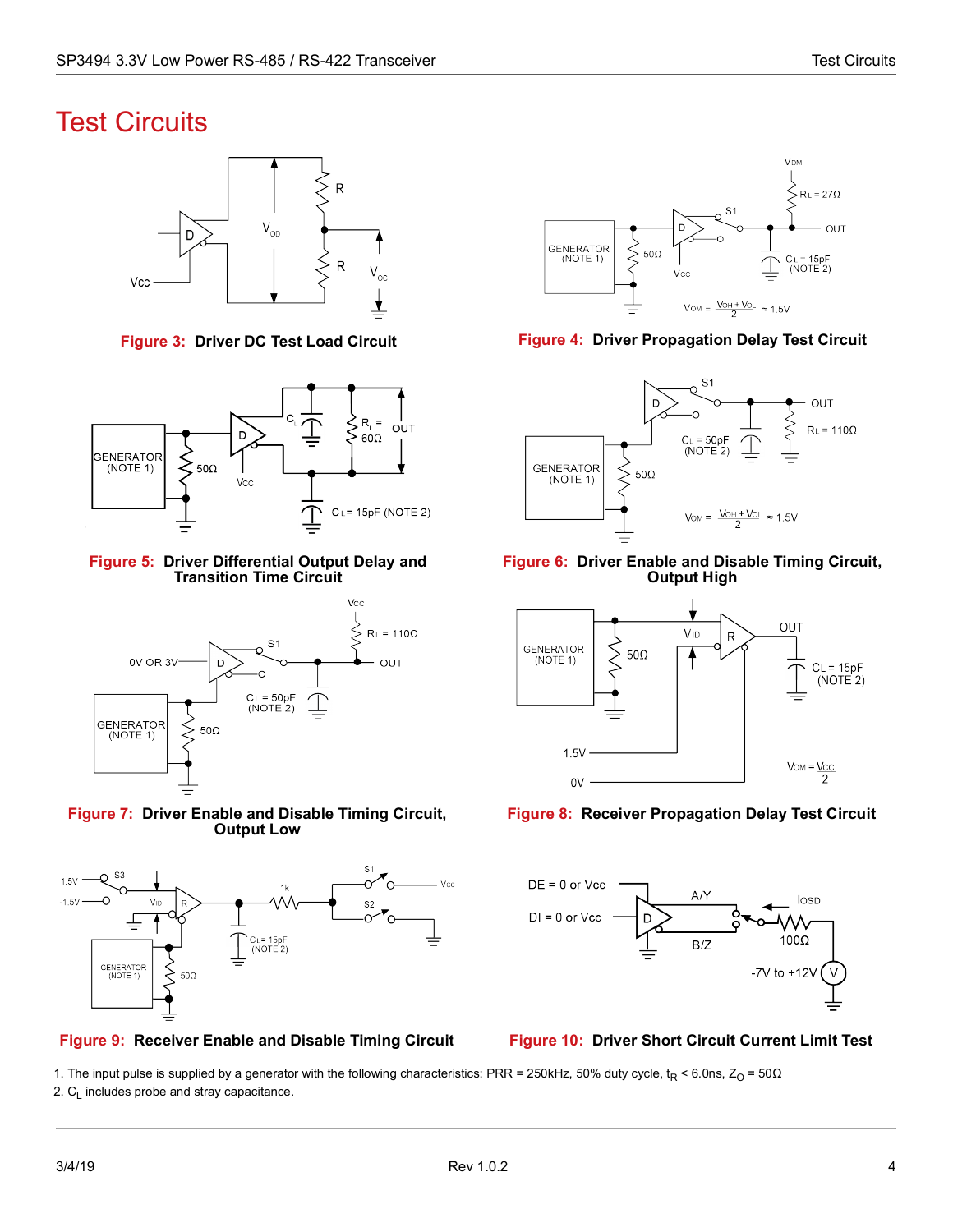## <span id="page-9-0"></span>Switching Waveforms







 $V_{OM} = \frac{V_{OH} + V_{OL}}{2} \approx 1.5V$ 





#### <span id="page-9-1"></span>**Figure 11: Driver Propagation Delay Waveforms Figure 12: Driver Differential Output Delay and Transition Time Waveforms**

<span id="page-9-2"></span>

<span id="page-9-4"></span>

<span id="page-9-3"></span>

<span id="page-9-5"></span>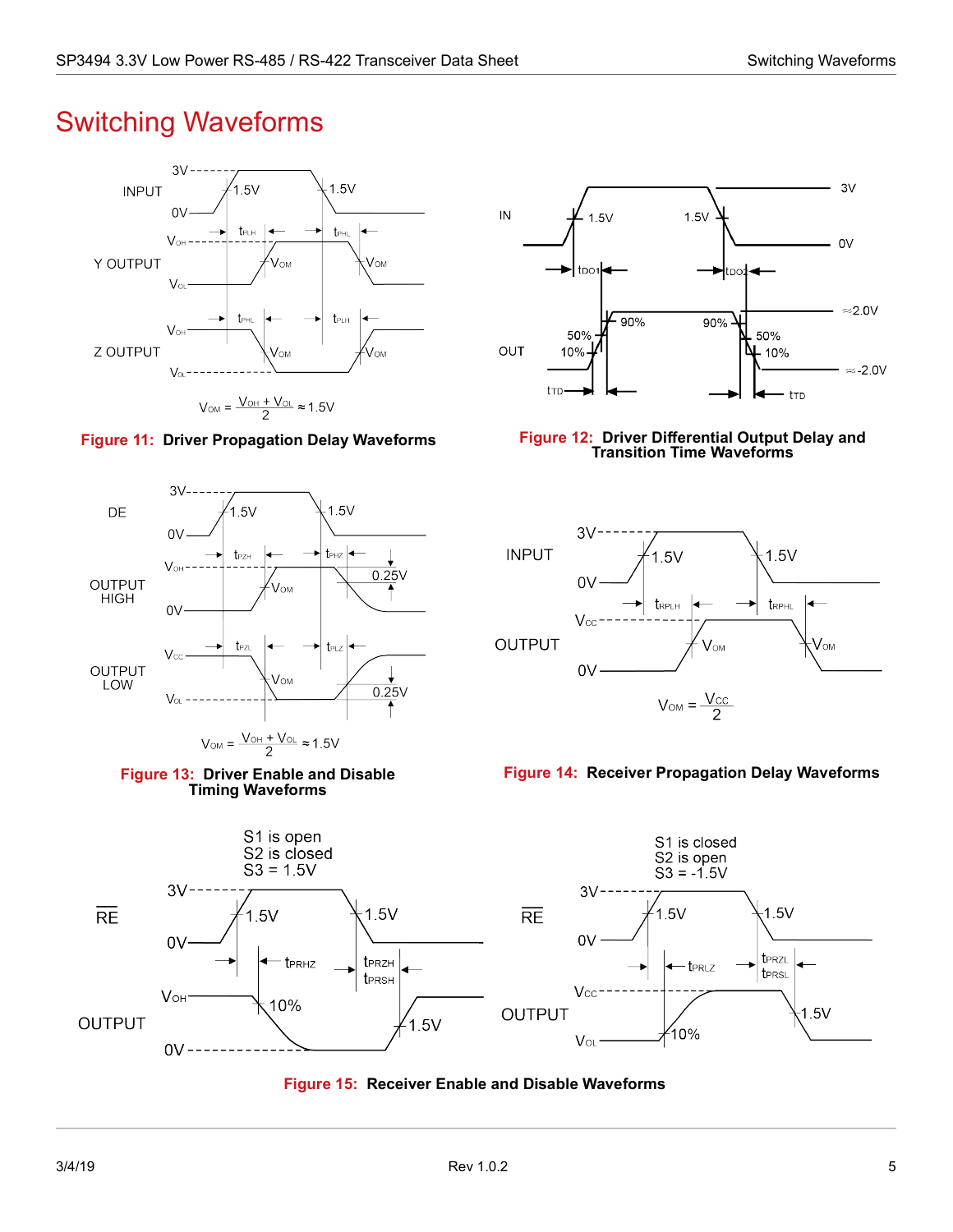## <span id="page-10-0"></span>**Description**

The SP3494 is a 3.3V low power half-duplex transceiver that meets the electrical specifications of the RS-485 and RS-422 serial protocols. This device is pin-to-pin compatible with the MaxLinear SP481E devices as well as other popular industry standard devices. The SP3494 feature Maxlinear's BiCMOS process allowing low power operation without sacrificing performance. The SP3494 has a partially slew rate limited driver with a data transmission rate of 2.5Mbps.

### <span id="page-10-1"></span>Driver

The driver outputs of the SP3494 are differential outputs. The typical voltage output swing with no load will be 0 volts to V<sub>CC</sub>. With worst case loading of 54Ω across the differential outputs, the driver can maintain greater than 1.5V voltage levels.

The SP3494 driver has an enable control line which is active HIGH. A logic HIGH on DE (pin 3) will enable the differential driver outputs. A logic LOW on the DE (pin 3) will force the driver outputs to high impedance (high-Z).

The SP3494 driver will operate up to 2.5Mbps. In addition to adhering to the 250mA  $I_{SC}$  maximum limit on the driver output, the driver output short-circuit protection will allow the device to withstand an infinite short circuit over the -7.0V to 12V common mode range without damage.

| <b>Inputs</b> |     |    |                       | <b>Outputs</b> |  |
|---------------|-----|----|-----------------------|----------------|--|
| <b>RE</b>     | DE. | DI | <b>Line Condition</b> | в              |  |
|               |     |    | No Fault              |                |  |
|               |     |    | No Fault              |                |  |
|               |     |    |                       |                |  |

#### <span id="page-10-3"></span>**Table 6: Transmit Function Truth Table**

### <span id="page-10-2"></span>Receiver

The receiver has differential inputs with an input sensitivity of ±200mV. Input impedance of the receiver is typically 15kΩ (12kΩ minimum). A wide common mode range of -7V to 12V allows for large ground potential differences between systems. The receiver is equipped with a fail-safe feature which guarantees that the receiver output will be in a high state when the input is left unconnected. The receiver of the SP3494 operates up to 2.5Mbps.

The receiver of the SP3494 has an enable control line which is active LOW. A logic LOW on RE (pin 2) of the SP3494 will enable the differential receiver. A logic HIGH on RE (pin 2) will disable the receiver.

The SP3494 is equipped with a shutdown mode. To enable the shutdown state, both the driver and receiver must be disabled simultaneously. A logic LOW on DE (pin 3) and a logic HIGH on RE (pin 2) will put the SP3494 into shutdown. In shutdown, the supply current will drop to less than 10µA.

#### <span id="page-10-4"></span>**Table 7: Receive Function Truth Table**

| <b>Inputs</b>   |           |             | <b>Output</b> |  |
|-----------------|-----------|-------------|---------------|--|
| $\overline{RE}$ | <b>DE</b> | $A - B$     | R             |  |
|                 |           | 0.2V        |               |  |
|                 |           | $-0.2V$     |               |  |
|                 | O         | Inputs Open |               |  |
|                 | O         |             |               |  |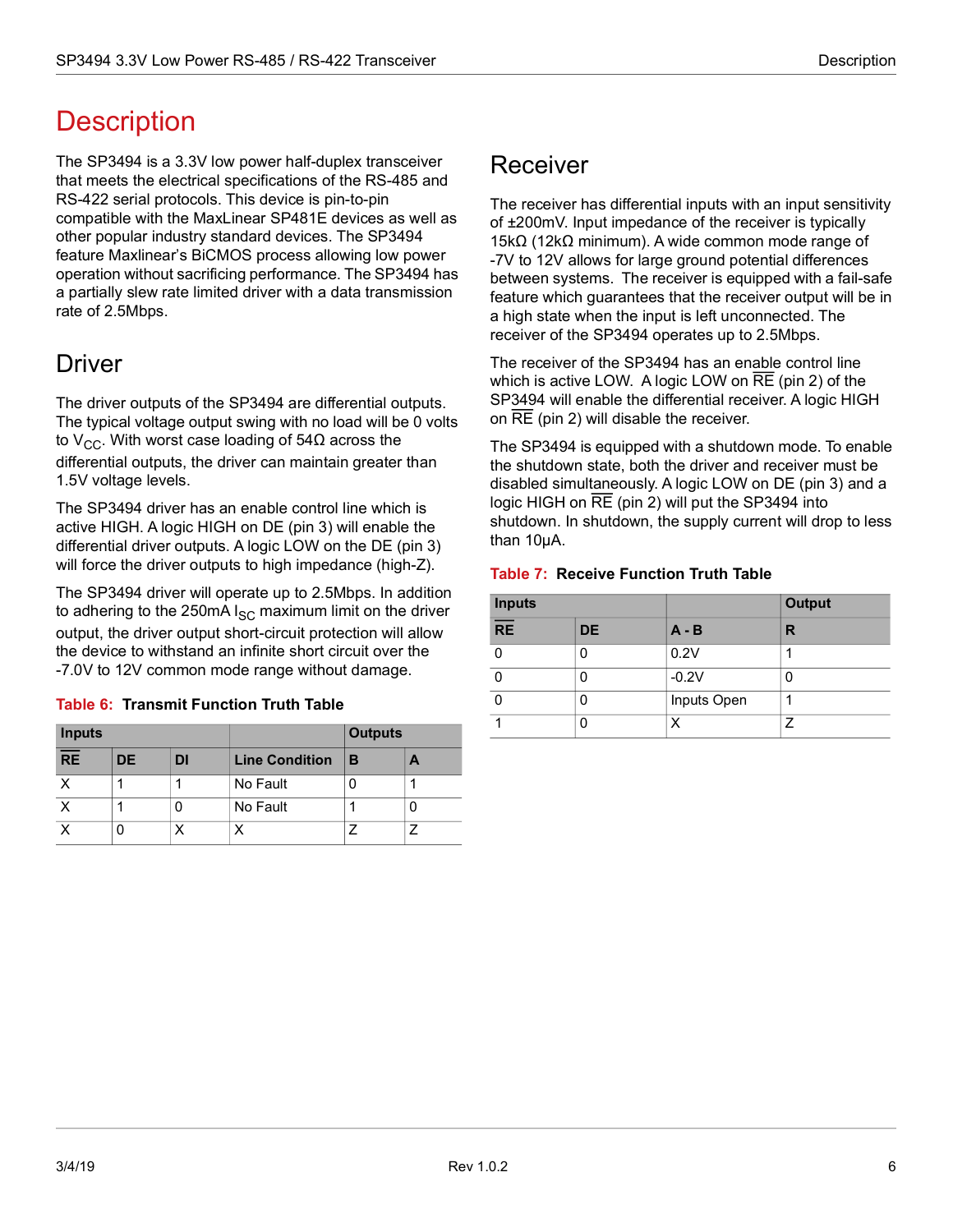# <span id="page-11-0"></span>Mechanical Dimensions NSOIC8

Top View









| PACKAGE OUTLINE NSOIC .150" BODY<br>JEDEC MS-012 VARIATION AA |                                           |                                 |                     |                                               |                          |       |  |  |
|---------------------------------------------------------------|-------------------------------------------|---------------------------------|---------------------|-----------------------------------------------|--------------------------|-------|--|--|
| <b>SYMBOLS</b>                                                | COMMON DIMENSIONS IN MM<br>(Control Unit) |                                 |                     | COMMON DIMENSIONS IN INCH<br>(Reference Unit) |                          |       |  |  |
|                                                               | <b>MIN</b>                                | <b>NOM</b>                      | MAX                 | <b>MIN</b>                                    | <b>NOM</b>               | MAX   |  |  |
| A                                                             | 1.35                                      | $\overline{\phantom{0}}$        | 1.75                | 0.053                                         | $\overline{\phantom{0}}$ | 0.069 |  |  |
| A <sub>1</sub>                                                | 0.10                                      | $\overline{\phantom{0}}$        | 0.25                | 0.004                                         | $\overline{\phantom{0}}$ | 0.010 |  |  |
| A <sub>2</sub>                                                | 1.25                                      |                                 | 1.65                | 0.049                                         |                          | 0.065 |  |  |
| b                                                             | 0.31                                      |                                 | 0.51                | 0.012                                         |                          | 0.020 |  |  |
| c                                                             | 0.17                                      |                                 | 0.25                | 0.007                                         |                          | 0.010 |  |  |
| E                                                             |                                           | <b>BSC</b><br>0.236 BSC<br>6.00 |                     |                                               |                          |       |  |  |
| E <sub>1</sub>                                                | 3.90<br><b>BSC</b>                        |                                 | 0.154 BSC           |                                               |                          |       |  |  |
| e                                                             | 1.27 BSC                                  |                                 | 0.050<br><b>BSC</b> |                                               |                          |       |  |  |
| h                                                             | 0.25                                      |                                 | 0.50                | 0.010                                         |                          | 0.020 |  |  |
| L                                                             | 0.40                                      |                                 | 1.27                | 0.016                                         |                          | 0.050 |  |  |
| L1                                                            | 1.04 REF                                  |                                 | <b>REF</b><br>0.041 |                                               |                          |       |  |  |
| L2                                                            |                                           | 0.25 BSC                        |                     | 0.010 BSC                                     |                          |       |  |  |
| R                                                             | 0.07                                      |                                 |                     | 0.003                                         |                          |       |  |  |
| R1                                                            | 0.07                                      |                                 |                     | 0.003                                         |                          |       |  |  |
| q                                                             | 0.                                        |                                 | Β.                  | U.                                            |                          | 8.    |  |  |
| qı                                                            | 5.                                        |                                 | 15"                 | 5.                                            |                          | 15"   |  |  |
| g2                                                            | U.                                        |                                 |                     | U.                                            |                          |       |  |  |
| D                                                             | 4.90<br><b>BSC</b>                        |                                 |                     | <b>BSC</b><br>0.193                           |                          |       |  |  |
| N                                                             | 8                                         |                                 |                     |                                               |                          |       |  |  |

Drawing No: POD-00000108 Revision: A

<span id="page-11-1"></span>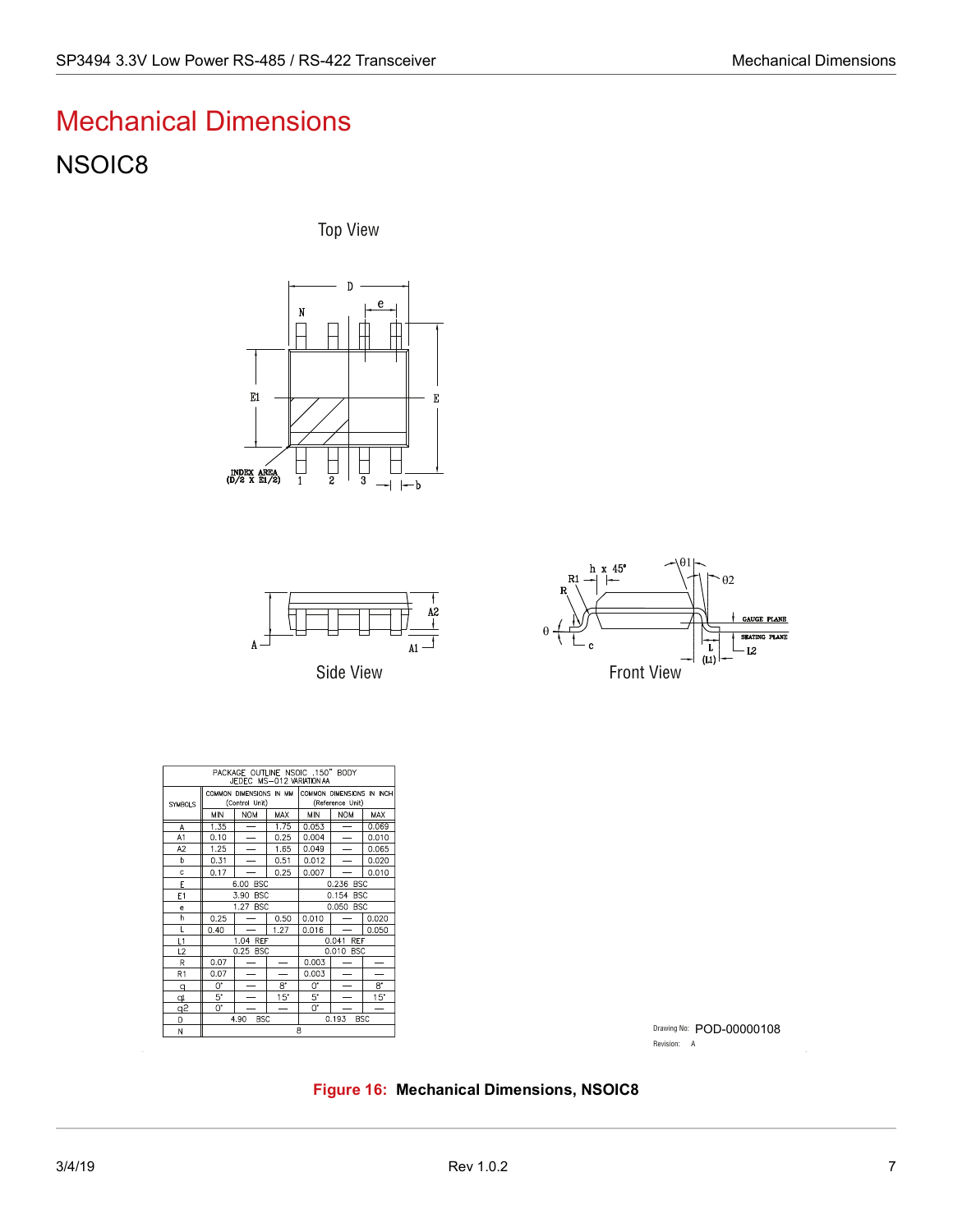# <span id="page-12-1"></span><span id="page-12-0"></span>Ordering Information

#### <span id="page-12-2"></span>**Table 8: Ordering Information(1)**

| <b>Ordering Part Number</b> | Operating Temperature Range                        | <b>Lead-Free</b>   | Package     | <b>Packaging Method</b> |
|-----------------------------|----------------------------------------------------|--------------------|-------------|-------------------------|
| SP3494CN-L/TR               | $\,$ l $\rm 0^\circ C$ to $\,$ 70 $\rm ^\circ C$ . |                    | 8-pin NSOIC | Reel                    |
| SP3494EN-L                  | -40 $^{\circ}$ C to 85 $^{\circ}$ C                | Yes <sup>(2)</sup> |             | Tube                    |
| SP3494EN-L/TR               |                                                    |                    |             | Reel                    |

1. Refer to [www.maxlinear.com/SP3494](http://www.maxlinear.com/SP3494) for most up-to-date Ordering Information.

2. Visit[www.maxlinear.com](http://www.maxlinear.com) for additional information on Environmental Rating.